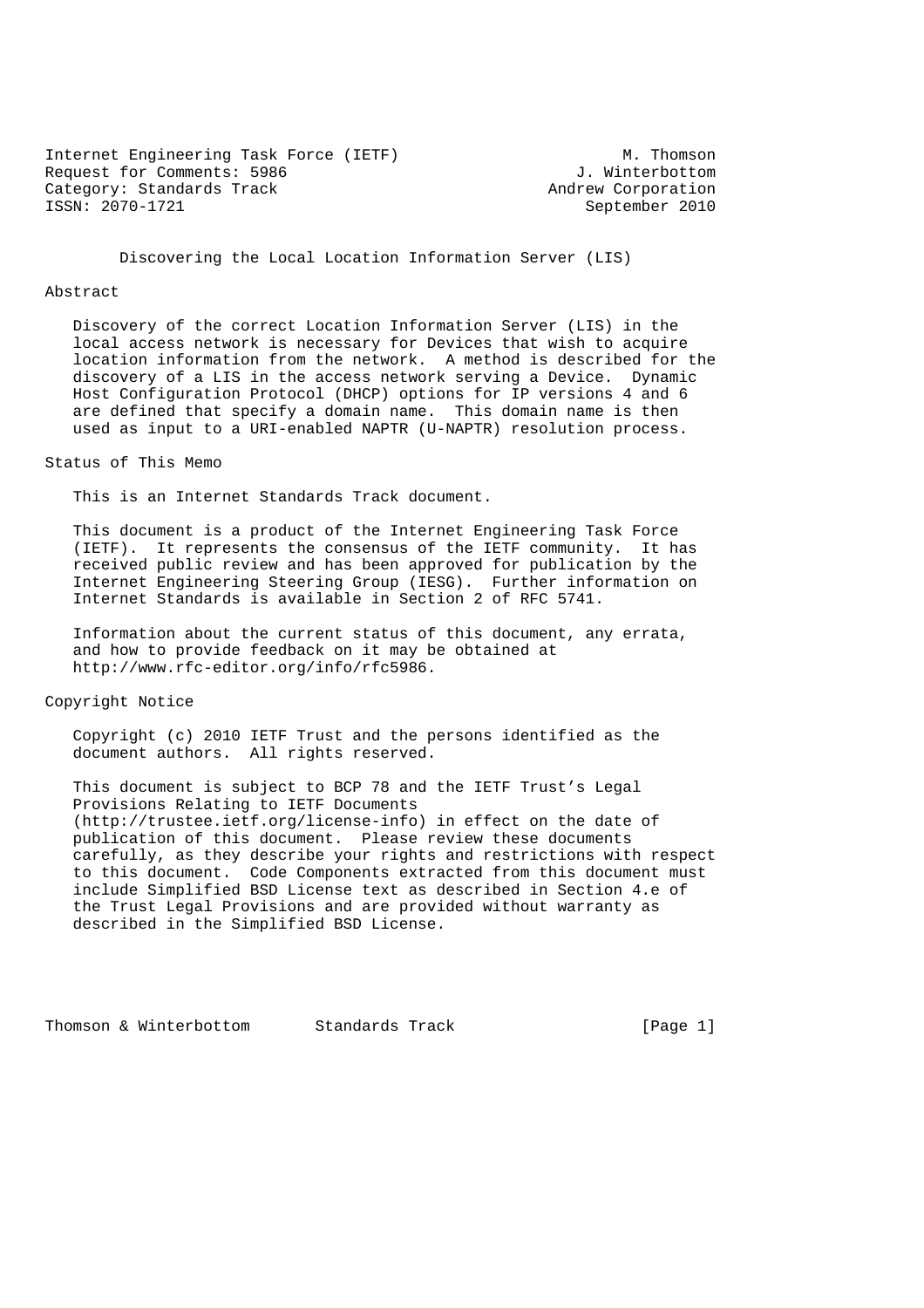### Table of Contents

|                |                                                        | -2              |
|----------------|--------------------------------------------------------|-----------------|
| 1.1.           | Discovery Procedure Overview 3                         |                 |
|                |                                                        | 3               |
|                |                                                        | $\overline{4}$  |
|                |                                                        | 6               |
|                | 2.2. Virtual Private Networks (VPNs)                   | $7\phantom{.0}$ |
|                |                                                        |                 |
|                | 3.1. Domain Name Encoding 7                            |                 |
|                | 3.2. Access Network Domain Name DHCPv4 Option 8        |                 |
|                | 3.3. Access Network Domain Name DHCPv6 Option 8        |                 |
|                | 3.4. Alternative Domain Names 9                        |                 |
|                | 4. U-NAPTR Resolution of a LIS URI 10                  |                 |
|                | 5. Security Considerations 11                          |                 |
| б.             |                                                        |                 |
|                | 6.1. Registration of DHCPv4 and DHCPv6 Option Codes 13 |                 |
| 6.2.           | Registration of a Location Server Application Service  |                 |
|                |                                                        |                 |
| 6.3.           | Registration of a Location Server Application Protocol |                 |
|                |                                                        |                 |
| 7.             |                                                        |                 |
| 8 <sub>1</sub> |                                                        |                 |
| 8.1.           | Normative References 14                                |                 |
|                | 8.2. Informative References 15                         |                 |
|                |                                                        |                 |

# 1. Introduction and Overview

 The location of a Device is a useful and sometimes necessary part of many services. A Location Information Server (LIS) is responsible for providing that location information to Devices with attached access networks used to provide Internet access. The LIS uses knowledge of the access network and its physical topology to generate and serve location information to Devices.

 Each access network requires specific knowledge about topology. Therefore, it is important to discover the LIS that has the specific knowledge necessary to locate a Device, that is, the LIS that serves the current access network. Automatic discovery is important where there is any chance of movement outside a single access network. Reliance on static configuration can lead to unexpected errors if a Device moves between access networks.

 This document describes a process that a Device can use to discover a LIS. This process uses a DHCP option and the DNS. The product of this discovery process is an HTTP [RFC2616] or HTTPS [RFC2818] URI that identifies a LIS.

Thomson & Winterbottom Standards Track [Page 2]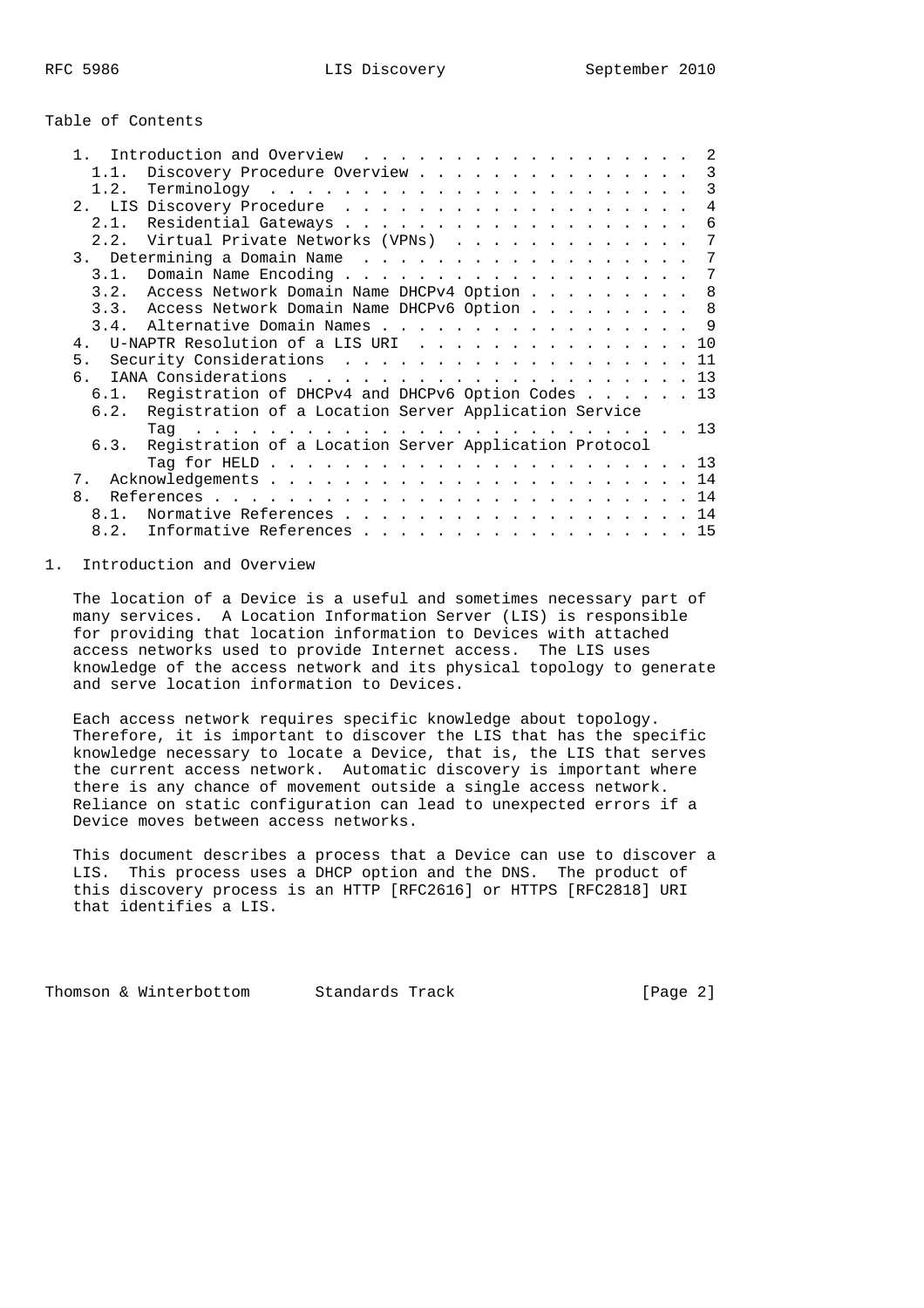The URI result from the discovery process is suitable for location configuration only; that is, the Device MUST dereference the URI using the process described in HTTP-Enabled Location Delivery (HELD) [RFC5985]. URIs discovered in this way are not "location URIs" [RFC5808]; dereferencing one of them provides the location of the requestor only. Devices MUST NOT embed these URIs in fields in other protocols designed to carry the location of the Device.

## 1.1. Discovery Procedure Overview

 DHCP ([RFC2131], [RFC3315]) is a commonly used mechanism for providing bootstrap configuration information that allows a Device to operate in a specific network environment. The DHCP information is largely static, consisting of configuration information that does not change over the period that the Device is attached to the network. Physical location information might change over this time; however, the address of the LIS does not. Thus, DHCP is suitable for configuring a Device with the address of a LIS.

 This document defines a DHCP option that produces a domain name that identifies the local access network in Section 3.

 Section 4 describes a method that uses URI-enabled NAPTR (U-NAPTR) [RFC4848], a Dynamic Delegation Discovery Service (DDDS) profile that produces a URI for the LIS. The input to this process is provided by the DHCP option.

 For the LIS discovery DDDS application, an Application Service tag "LIS" and an Application Protocol tag "HELD" have been created and registered with the IANA. Based on the domain name, this U-NAPTR application uses the two tags to determine a URI for a LIS that supports the HELD protocol.

### 1.2. Terminology

 The key words "MUST", "MUST NOT", "REQUIRED", "SHALL", "SHALL NOT", "SHOULD", "SHOULD NOT", "RECOMMENDED", "MAY", and "OPTIONAL" in this document are to be interpreted as described in [RFC2119].

 This document also uses the term "Device" to refer to an end host or client consistent with its use in HELD. In HELD and RFC 3693 [RFC3693] parlance, the Device is also the Target.

 The term "access network" refers to the network to which a Device connects for Internet access. The "access network provider" is the entity that operates the access network. This is consistent with the definition in [RFC5687], which combines the Internet Access Provider

Thomson & Winterbottom Standards Track [Page 3]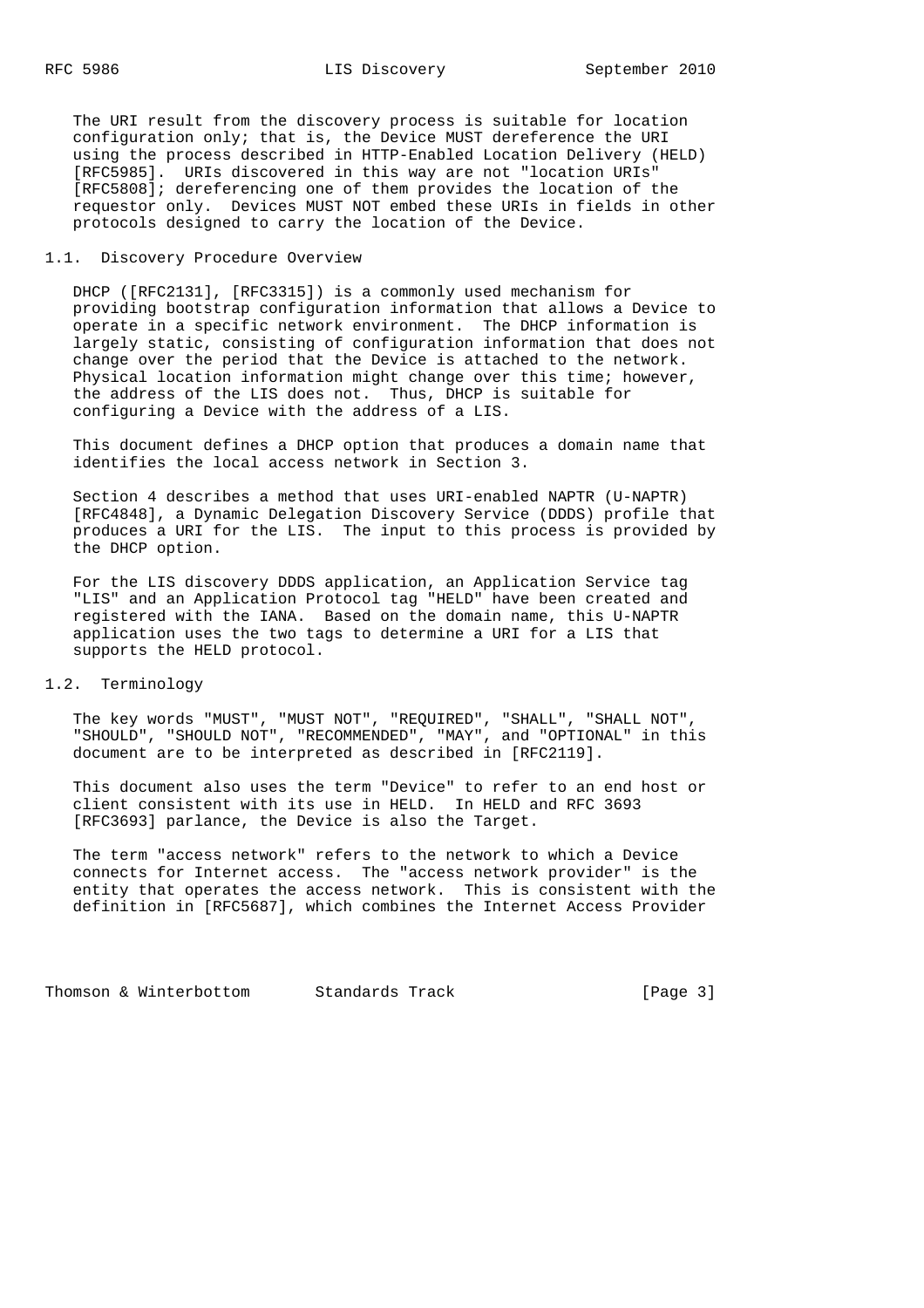(IAP) and Internet Service Provider (ISP). The access network provider is responsible for allocating the Device a public IP address and for directly or indirectly providing a LIS service.

2. LIS Discovery Procedure

 A Device that has multiple network interfaces could potentially be served by a different access network on each interface, each with a different LIS. The Device SHOULD attempt to discover the LIS applicable to each network interface, stopping when a LIS is successfully discovered on any interface.

The LIS discovery procedure follows this process:

1. Acquire the access network domain name (Section 3).

 This process might be repeated for each of the network interfaces on the Device. Domain names acquired from other sources might also be added.

2. Apply U-NAPTR resolution (Section 4) to discover a LIS URI.

 The U-NAPTR process is applied using each of the domain names as input.

3. Verify that the LIS is able to provide location information.

 The first URI that results in a successful response from the LIS is used.

 A Device MUST support discovery using the access network domain name DHCP option (Section 3) as input to U-NAPTR resolution (Section 4). If this option is not available, DHCPv4 option 15 [RFC2132] is used. Other domain names MAY be used, as described in Section 3.4.

 A Device that discovers a LIS URI MUST attempt to verify that the LIS is able to provide location information. For the HELD protocol, the Device verifies the URI by making a location request to the LIS. Any HTTP 200 response containing a HELD response signifies success. This includes HELD error responses, with the exception of the "notLocatable" error.

 If -- at any time -- the LIS responds to a request with the "notLocatable" error code (see Section 4.3.2 of [RFC5985]), the Device MUST continue or restart the discovery process. A Device SHOULD NOT make further requests to a LIS that provides a "notLocatable" error until its network attachment changes, or it discovers the LIS on an alternative network interface.

Thomson & Winterbottom Standards Track [Page 4]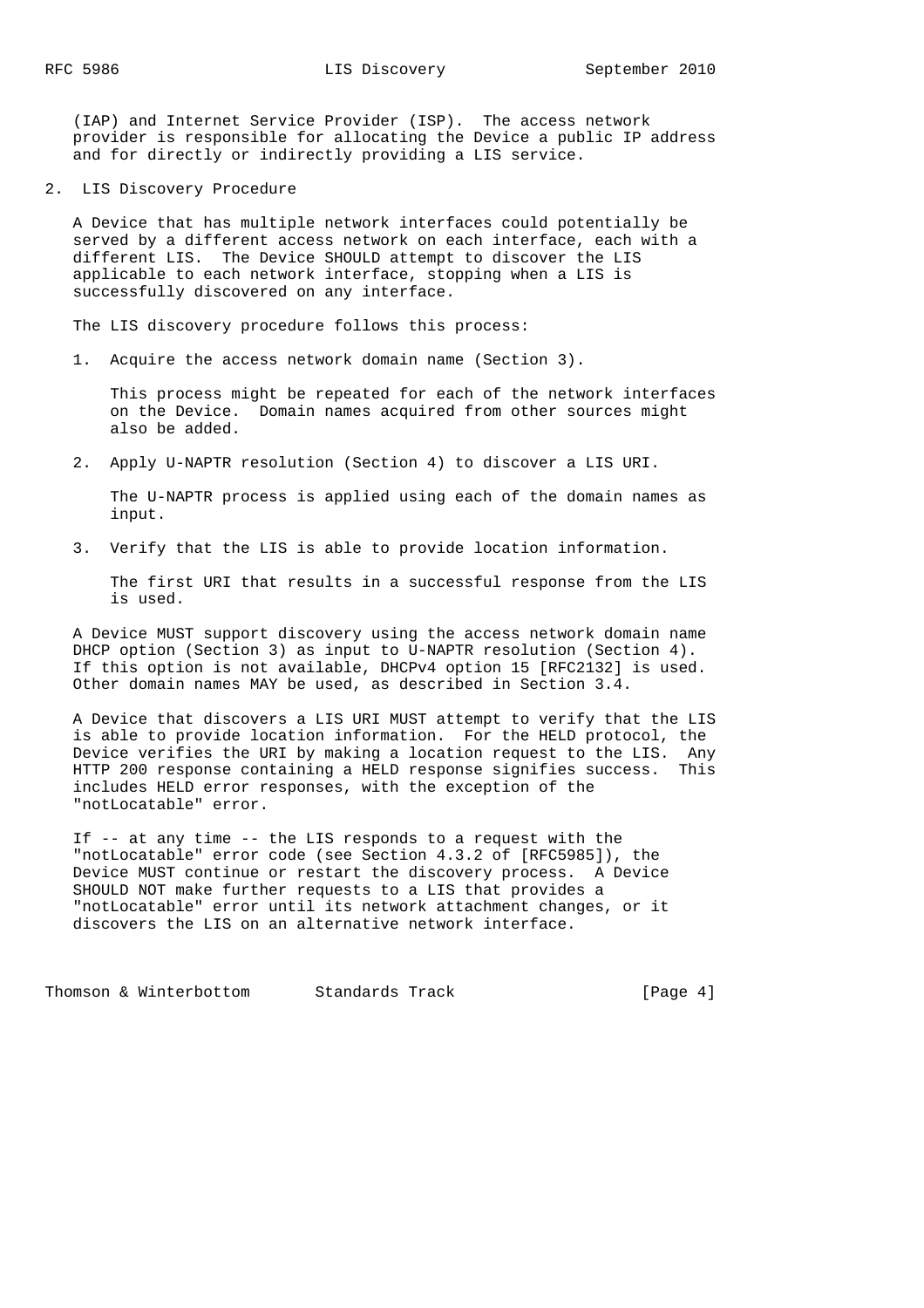Static configuration of a domain name or a LIS URI MAY be used. Note that if a Device has moved from its customary location, static configuration might indicate a LIS that is unable to provide accurate location information.

 The product of the LIS discovery process for HELD is an HTTPS or HTTP URI. Nothing distinguishes this URI from other URIs with the same scheme, aside from the fact that it is the product of this process. Only URIs produced by the discovery process can be used for location configuration using HELD.

The overall discovery process is summarized in Figure 1.



Figure 1: LIS Discovery Flowchart

Thomson & Winterbottom Standards Track [Page 5]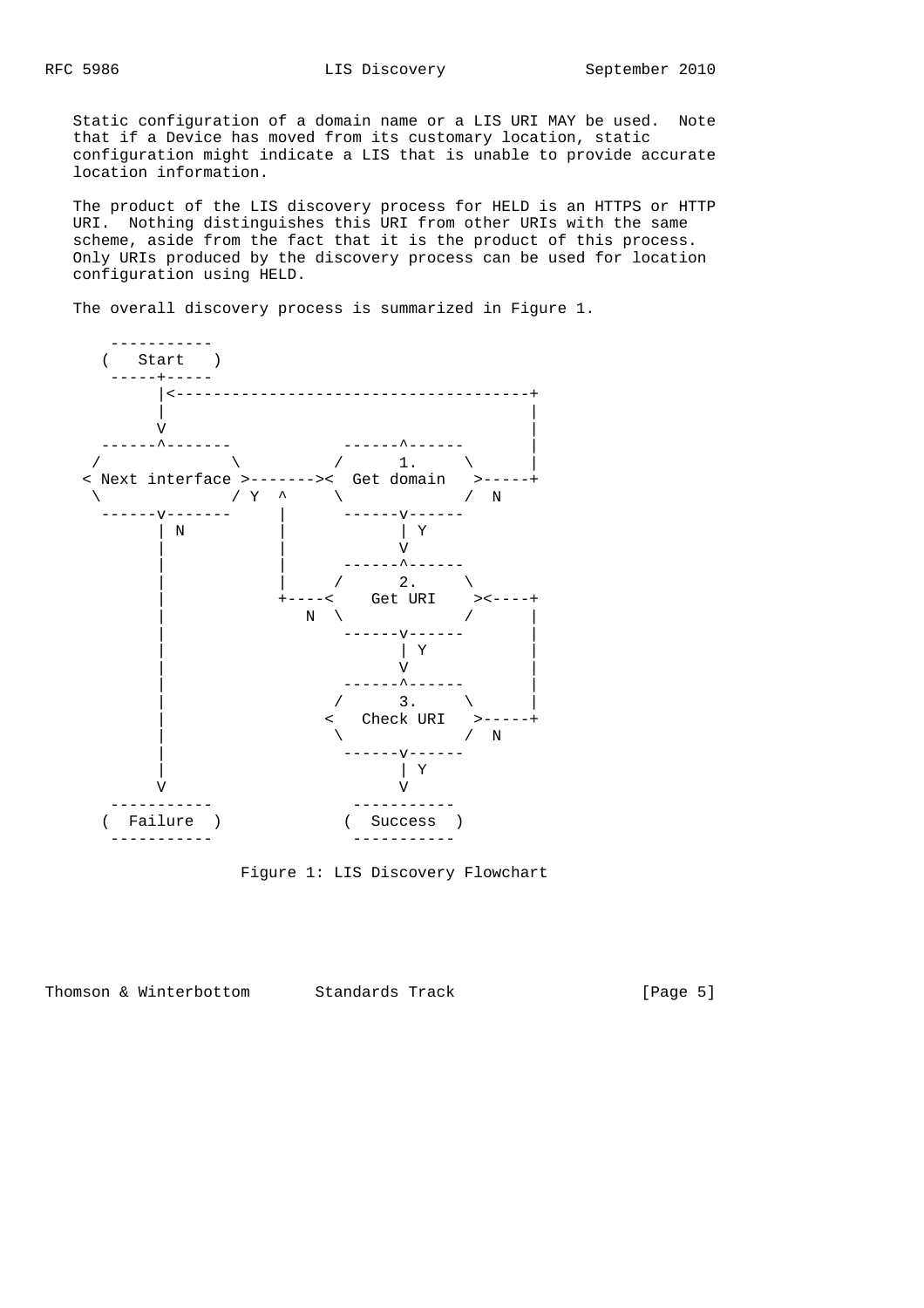## 2.1. Residential Gateways

 The options available in residential gateways will affect the success of this algorithm in residential network scenarios. A fixed wireline scenario is described in more detail in [RFC5687], Section 3.1. In this fixed wireline environment, an intervening residential gateway exists between the Device and the access network. If the residential gateway does not provide the appropriate information to the Devices it serves, those Devices are unable to discover a LIS.

 Support of this specification by residential gateways ensures that the Devices they serve are able to acquire location information. In many cases, the residential gateway configures the Devices it serves using DHCP. A residential gateway is able to use DHCP to assist Devices in gaining access to their location information. This can be accomplished by providing an access network domain name DHCP option suitable for LIS discovery, or by acting as a LIS directly. To actively assist Devices, a residential gateway can either:

- o acquire an access network domain name from the access network provider (possibly using DHCP) and pass the resulting value to Devices; or
- o discover a LIS on its external interface, then provide Devices with the domain name that was used to successfully discover the LIS; or
- o explicitly include configuration that refers to a particular LIS; or
- o act as a LIS and directly provide location information to the Devices it serves, including providing a means to discover this service.

 As with Devices, configuration of a specific domain name or location information is only accurate as long as the residential gateway does not move. If a residential gateway that relies on configuration rather than automatic discovery is moved, the Devices it serves could be provided with inaccurate information. Devices could be led to discover a LIS that is unable to provide accurate location information, or -- if location is configured on the residential gateway -- the residential gateway could provide incorrect location information.

Thomson & Winterbottom Standards Track [Page 6]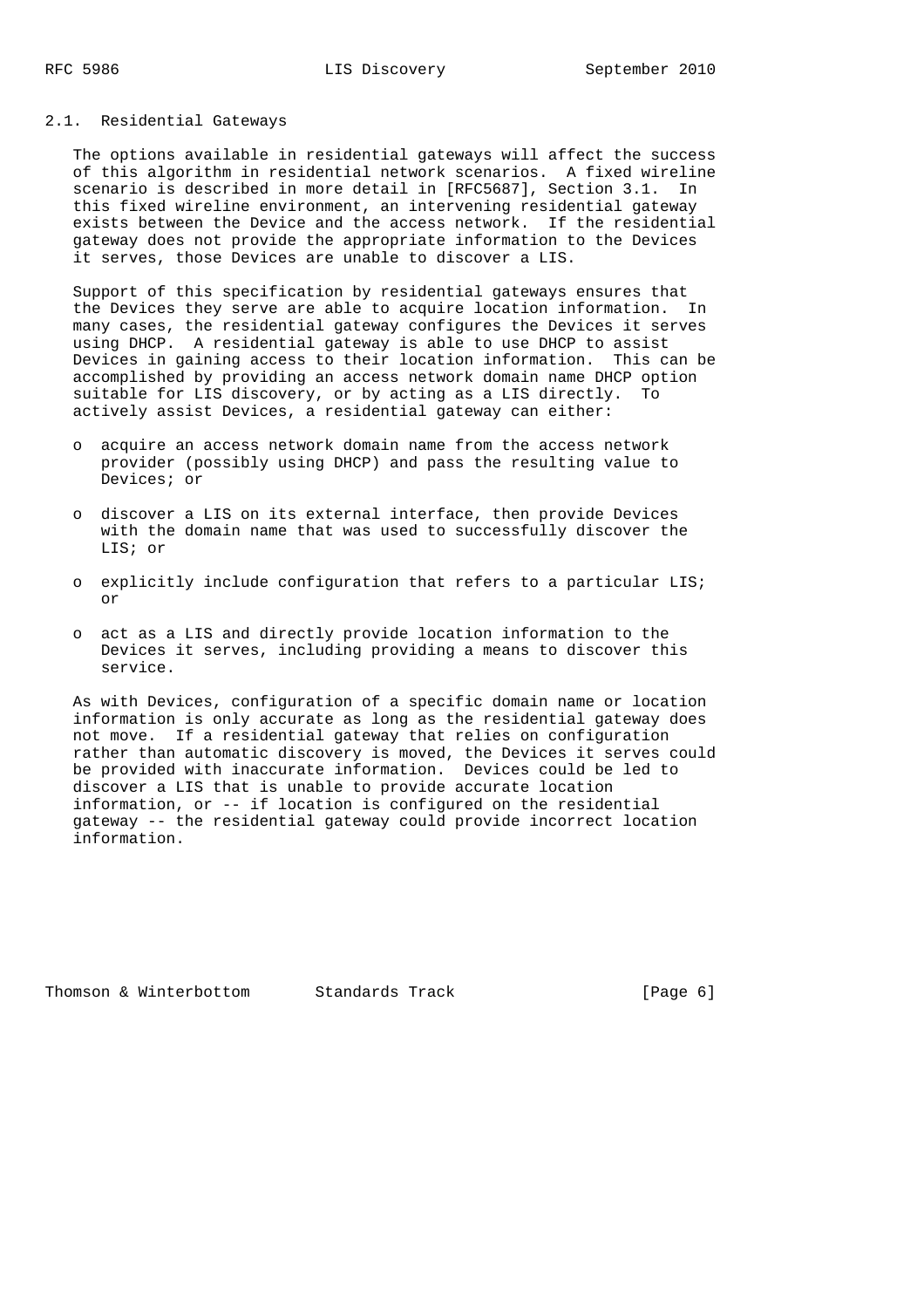#### 2.2. Virtual Private Networks (VPNs)

 A Device MUST NOT attempt LIS discovery over a VPN network interface until it has attempted and failed to perform discovery on all other non-VPN interfaces. A Device MAY perform discovery over a VPN network interface if it has first attempted discovery on non-VPN interfaces, but a LIS discovered in this way is unlikely to have the information necessary to determine an accurate location.

 Not all interfaces connected to a VPN can be detected by Devices or the software running on them. In these cases, it might be that a LIS on the remote side of a VPN is inadvertently discovered. A LIS provides a "notLocatable" error code in response to a request that it is unable to fulfill (see [RFC5985], Section 6.3). This ensures that even if a Device discovers a LIS over the VPN, it does not rely on a LIS that is unable to provide accurate location information.

3. Determining a Domain Name

 DHCP provides a direct means for the access network provider to configure a Device. The access network domain name option identifies a domain name that is suitable for service discovery within the access network. This domain name is used as input to the U-NAPTR resolution process for LIS discovery.

 The domain name provided in this option is one owned by the access network operator. This domain name is intended for use in discovering services within the access network.

 This document registers a DHCP option for the access network domain name for both IPv4 and IPv6.

#### 3.1. Domain Name Encoding

 This section describes the encoding of the domain name used in the DHCPv4 option defined in Section 3.2 and also used in the DHCPv6 option defined in Section 3.3.

 The domain name is encoded according to Section 3.1 of [RFC1035]. Each label is represented as a one-octet length field followed by that number of octets. Since every domain name ends with the null label of the root, a domain name is terminated by a length byte of zero. The high-order two bits of every length octet MUST be zero, and the remaining six bits of the length field limit the label to 63 octets or less. To simplify implementations, the total length of a domain name (i.e., label octets and label length octets) is restricted to 255 octets or less.

Thomson & Winterbottom Standards Track [Page 7]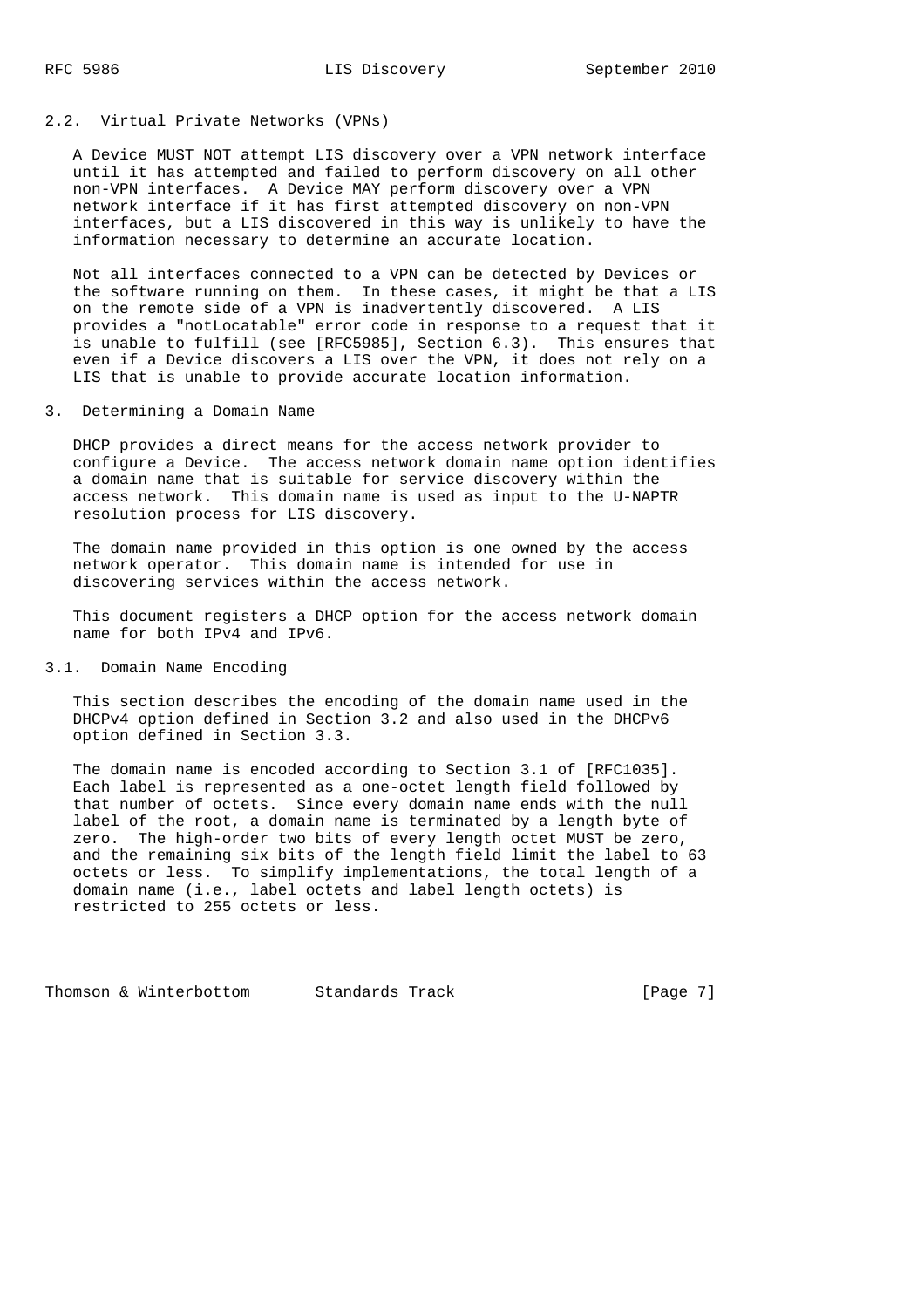For example, the domain "example.com." is encoded in 13 octets as:

 +---+---+---+---+---+---+---+---+---+---+---+---+---+ | 7 | e | x | a | m | p | l | e | 3 | c | o | m | 0 | +---+---+---+---+---+---+---+---+---+---+---+---+---+

 Note that the length field in either option represents the length of the entire domain name encoding, whereas the length fields in the domain name encoding is the length of a single domain name label.

3.2. Access Network Domain Name DHCPv4 Option

 This section defines a DHCP for IPv4 (DHCPv4) option for the domain name associated with the access network.

0  $1$  2 3 0 1 2 3 4 5 6 7 8 9 0 1 2 3 4 5 6 7 8 9 0 1 2 3 4 5 6 7 8 9 0 1 +-+-+-+-+-+-+-+-+-+-+-+-+-+-+-+-+-+-+-+-+-+-+-+-+-+-+-+-+-+-+-+-+ | Code | Length | Access Network Domain Name +-+-+-+-+-+-+-+-+-+-+-+-+-+-+-+-+-+-+-+-+-+-+-+-+-+-+-+-+-+-+-+-+ . Access Network Domain Name (cont.) . . ... . +-+-+-+-+-+-+-+-+-+-+-+-+-+-+-+-+-+-+-+-+-+-+-+-+-+-+-+-+-+-+-+-+

Figure 2: Access Network Domain Name DHCPv4 Option

option-code: OPTION\_V4\_ACCESS\_DOMAIN (213).

- option-length: The length of the entire access network domain name option in octets.
- option-value: The domain name associated with the access network, encoded as described in Section 3.1.

 A DHCPv4 client MAY request an access network domain name option in a Parameter Request List option, as described in [RFC2131].

 This option contains a single domain name and, as such, MUST contain precisely one root label.

3.3. Access Network Domain Name DHCPv6 Option

 This section defines a DHCP for IPv6 (DHCPv6) option for the domain name associated with the access network. The DHCPv6 option for this parameter is similarly formatted to the DHCPv4 option.

Thomson & Winterbottom Standards Track [Page 8]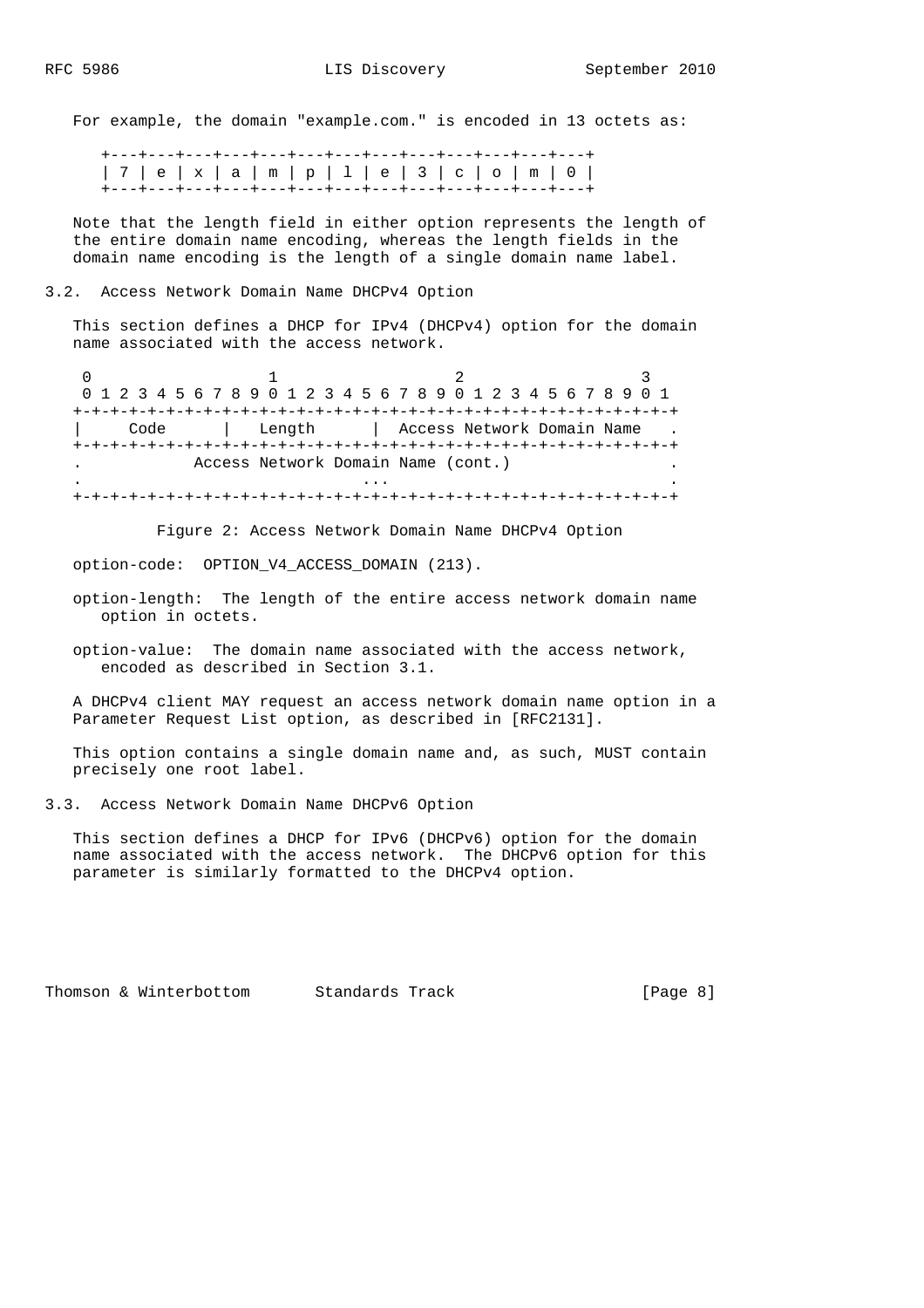0  $1$  2 3 0 1 2 3 4 5 6 7 8 9 0 1 2 3 4 5 6 7 8 9 0 1 2 3 4 5 6 7 8 9 0 1 +-+-+-+-+-+-+-+-+-+-+-+-+-+-+-+-+-+-+-+-+-+-+-+-+-+-+-+-+-+-+-+-+ | OPTION\_V6\_ACCESS\_DOMAIN | Length | +-+-+-+-+-+-+-+-+-+-+-+-+-+-+-+-+-+-+-+-+-+-+-+-+-+-+-+-+-+-+-+-+ Access Network Domain Name . ... . +-+-+-+-+-+-+-+-+-+-+-+-+-+-+-+-+-+-+-+-+-+-+-+-+-+-+-+-+-+-+-+-+

Figure 3: DHCPv6 Access Network Domain Name Option

option-code: OPTION\_V6\_ACCESS\_DOMAIN (57).

- option-length: The length of the entire access network domain name option in octets.
- option-value: The domain name associated with the access network, encoded as described in Section 3.1.

 A DHCPv6 client MAY request an access network domain name option in an Options Request Option (ORO), as described in [RFC3315].

 This option contains a single domain name and, as such, MUST contain precisely one root label.

### 3.4. Alternative Domain Names

 The U-NAPTR resolution method described requires a domain name as input. The access network domain name DHCP options (Sections 3.2 and 3.3) are one source of this domain name.

 If a Device knows one or more alternative domain names that might be used for discovery, it MAY repeat the U-NAPTR process using those domain names as input. For instance, static configuration of a Device might be used to provide a Device with a domain name.

 DHCPv4 option 15 [RFC2132] provides an indication of the domain name that a host uses when resolving hostnames in DNS. This option is used when the DHCPv4 access domain name is not available.

 DHCPv4 option 15 might not be suitable for some network deployments. For instance, a global enterprise could operate multiple sites, with Devices at all sites using the same value for option 15. In this type of deployment, it might be desirable to discover a LIS local to a site. The access domain name option can be given a different value at each site to enable discovery of a LIS at that site.

Thomson & Winterbottom Standards Track [Page 9]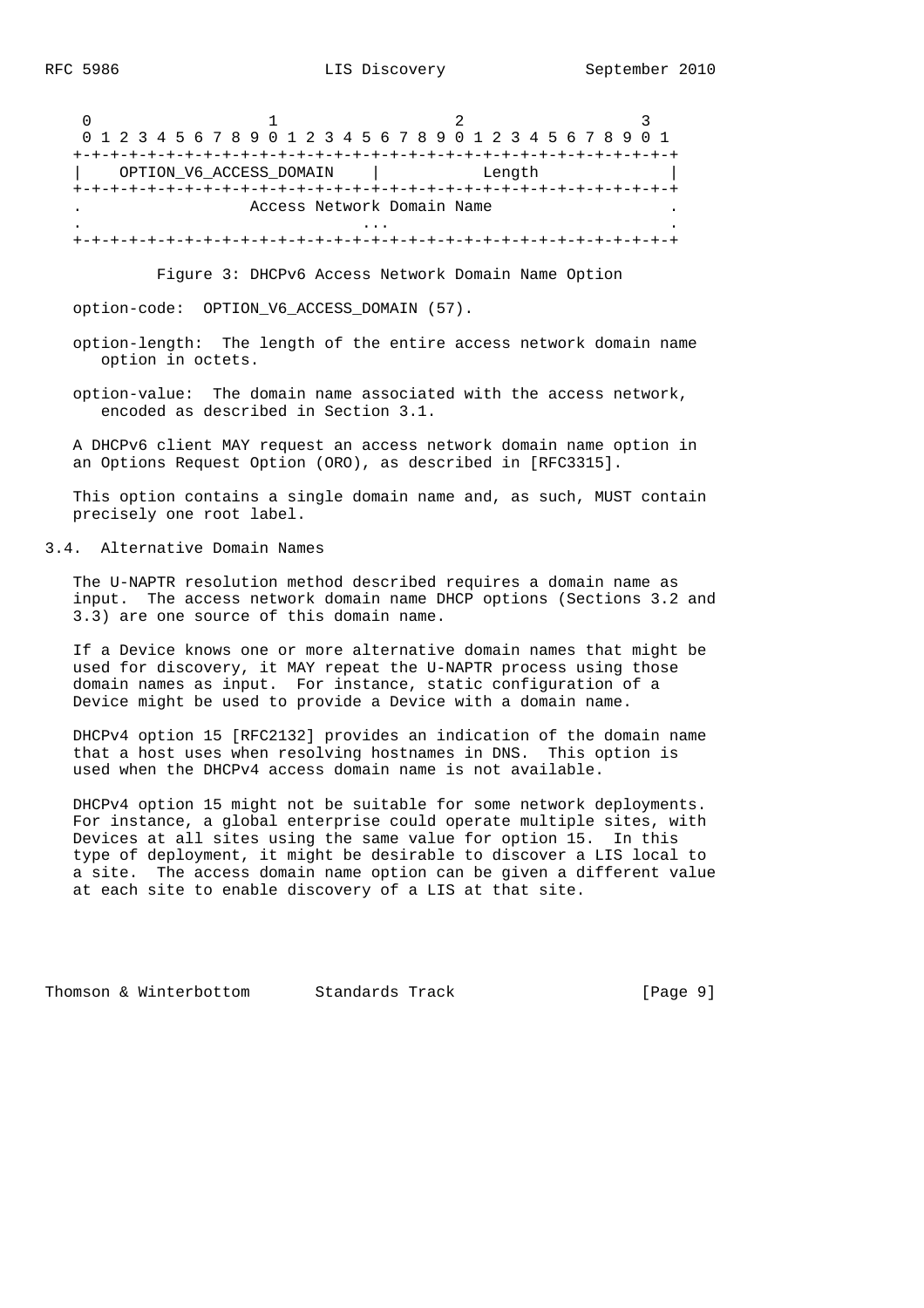Alternative domain names MUST NOT be used unless the access network domain name option is unsuccessful or where external information indicates that a particular domain name is to be used.

 Other domain names might be provided by a DHCP server (for example, [RFC4702] for DHCPv4, [RFC4704] for DHCPv6). However, these domain names could be provided without considering their use for LIS discovery; therefore, it is not likely that these other domain names contain useful values.

4. U-NAPTR Resolution of a LIS URI

 U-NAPTR [RFC4848] resolution for a LIS takes a domain name as input and produces a URI that identifies the LIS. This process also requires an Application Service tag and an Application Protocol tag, which differentiate LIS-related NAPTR records from other records for that domain.

 Section 6.2 defines an Application Service tag of "LIS", which is used to identify the location service for a given domain. The Application Protocol tag "HELD", defined in Section 6.3, is used to identify a LIS that understands the HELD protocol [RFC5985].

 The NAPTR records in the following example demonstrate the use of the Application Service and Protocol tags. Iterative NAPTR resolution is used to delegate responsibility for the LIS service from "zonea.example.net." and "zoneb.example.net." to "outsource.example.com.".

Thomson & Winterbottom Standards Track [Page 10]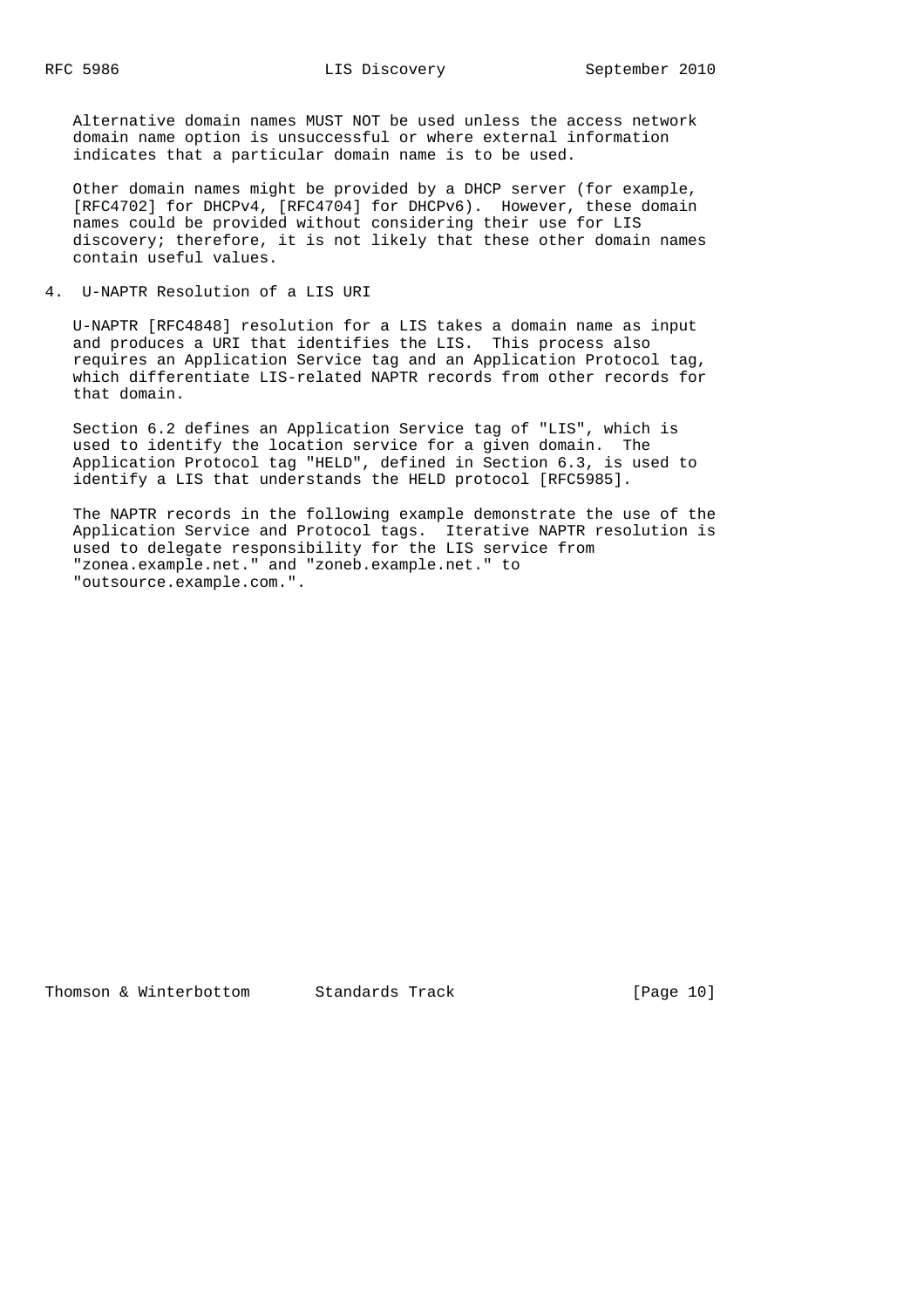```
 zonea.example.net.
     ;; order pref flags
    IN NAPTR 100 10 "" "LIS:HELD" ( ; service
                                       ; regex
        outsource.example.com. ; replacement
 )
     zoneb.example.net.
     ;; order pref flags
    IN NAPTR 100 10 "" "LIS: HELD" ( ; service
       "" " ; regex
        outsource.example.com. ; replacement
       \rightarrow outsource.example.com.
     ;; order pref flags
    IN NAPTR 100 10 "u" "LIS:HELD" ( ; service
        "!.*!https://lis.example.org:4802/?c=ex!" ; regex
                                        . ; replacement
 )
```
Figure 4: Sample LIS:HELD Service NAPTR Records

 Details for the "LIS" Application Service tag and the "HELD" Application Protocol tag are included in Section 6.

 U-NAPTR resolution might produce multiple results from each iteration of the algorithm. Order and preference values in the NAPTR record determine which value is chosen. A Device MAY attempt to use alternative choices if the first choice is not successful. However, if a request to the resulting URI produces a HELD "notLocatable" response, or equivalent, the Device SHOULD NOT attempt to use any alternative choices from the same domain name.

 An HTTPS LIS URI that is a product of U-NAPTR MUST be authenticated using the domain name method described in Section 3.1 of RFC 2818 [RFC2818]. The domain name that is used in this authentication is the one extracted from the URI, not the one that was input to the U-NAPTR resolution process.

5. Security Considerations

The address of a LIS is usually well-known within an access network; therefore, interception of messages does not introduce any specific concerns.

 The primary attack against the methods described in this document is one that would lead to impersonation of a LIS. The LIS is responsible for providing location information, and this information is critical to a number of network services; furthermore, a Device

Thomson & Winterbottom Standards Track [Page 11]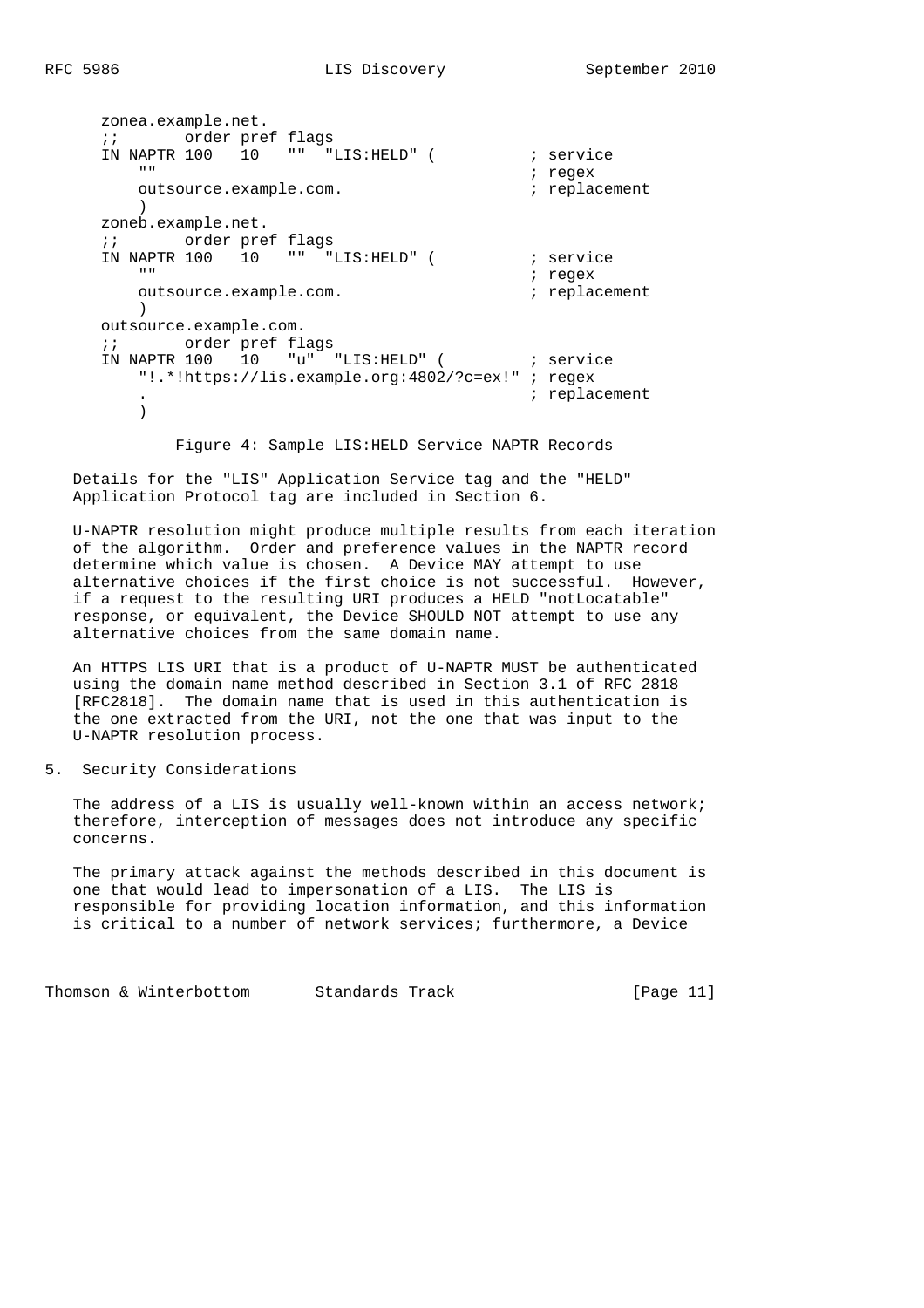does not necessarily have a prior relationship with a LIS. Several methods are described here that can limit the probability of, or provide some protection against, such an attack. These methods MUST be applied unless similar protections are in place, or in cases - such as an emergency -- where location information of dubious origin is arguably better than none at all.

 An attacker could attempt to compromise LIS discovery at any of three stages:

1. providing a falsified domain name to be used as input to U-NAPTR

2. altering the DNS records used in U-NAPTR resolution

3. impersonating the LIS

 The domain name that used to authenticate the LIS is the domain name input to the U-NAPTR process, not the output of that process [RFC3958], [RFC4848]. As a result, the results of DNS queries do not need integrity protection.

 An HTTPS URI is authenticated using the method described in Section 3.1 of [RFC2818]. HTTP client implementations frequently do not provide a means to authenticate based on a domain name other than the one indicated in the request URI, namely the U-NAPTR output. To avoid having to authenticate the LIS with a domain name that is different from the one used to identify it, a client MAY choose to reject URIs that contain a domain name that is different to the U-NAPTR input. To support endpoints that enforce the above restriction on URIs, network administrators SHOULD ensure that the domain name in the DHCP option is the same as the one contained in the resulting URI.

 Authentication of a LIS relies on the integrity of the domain name acquired from DHCP. An attacker that is able to falsify a domain name circumvents the protections provided. To ensure that the access network domain name DHCP option can be relied upon, preventing DHCP messages from being modified or spoofed by attackers is necessary. Physical- or link-layer security are commonly used to reduce the possibility of such an attack within an access network. DHCP authentication [RFC3118] might also provide a degree of protection against modification or spoofing.

 A LIS that is identified by an HTTP URI cannot be authenticated. Use of unsecured HTTP also does not meet requirements in HELD for confidentiality and integrity. If an HTTP URI is the product of LIS

Thomson & Winterbottom Standards Track [Page 12]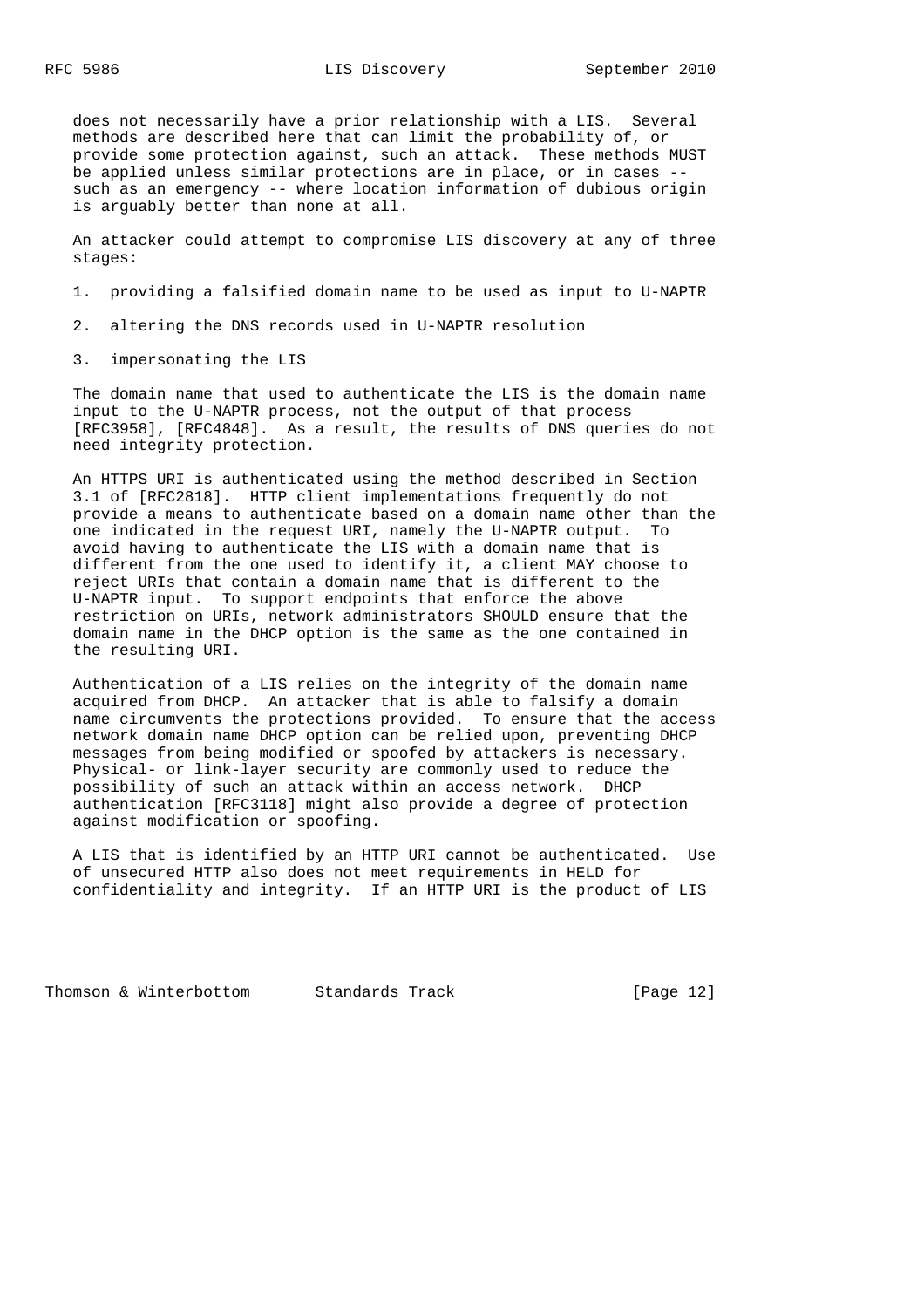discovery, this leaves Devices vulnerable to several attacks. Lower layer protections, such as Layer 2 traffic separation might be used to provide some guarantees.

6. IANA Considerations

6.1. Registration of DHCPv4 and DHCPv6 Option Codes

 The IANA has assigned an option code of 213 for the DHCPv4 option for an access network domain name option, as described in Section 3.2 of this document.

 The IANA has assigned an option code of 57 for the DHCPv6 option for an access network domain name option, as described in Section 3.3 of this document.

6.2. Registration of a Location Server Application Service Tag

 This section registers a new S-NAPTR/U-NAPTR Application Service tag for LIS, as mandated by [RFC3958].

Application Service Tag: LIS

 Intended usage: Identifies a service that provides a Device with its location information.

Defining publication: RFC 5986

Related publications: HELD [RFC5985]

Contact information: The authors of this document

Author/Change controller: The IESG

6.3. Registration of a Location Server Application Protocol Tag for HELD

 This section registers a new S-NAPTR/U-NAPTR Application Protocol tag for the HELD protocol [RFC5985], as mandated by [RFC3958].

Application Protocol Tag: HELD

Intended Usage: Identifies the HELD protocol.

Applicable Service Tag(s): LIS

Terminal NAPTR Record Type(s): U

Thomson & Winterbottom Standards Track [Page 13]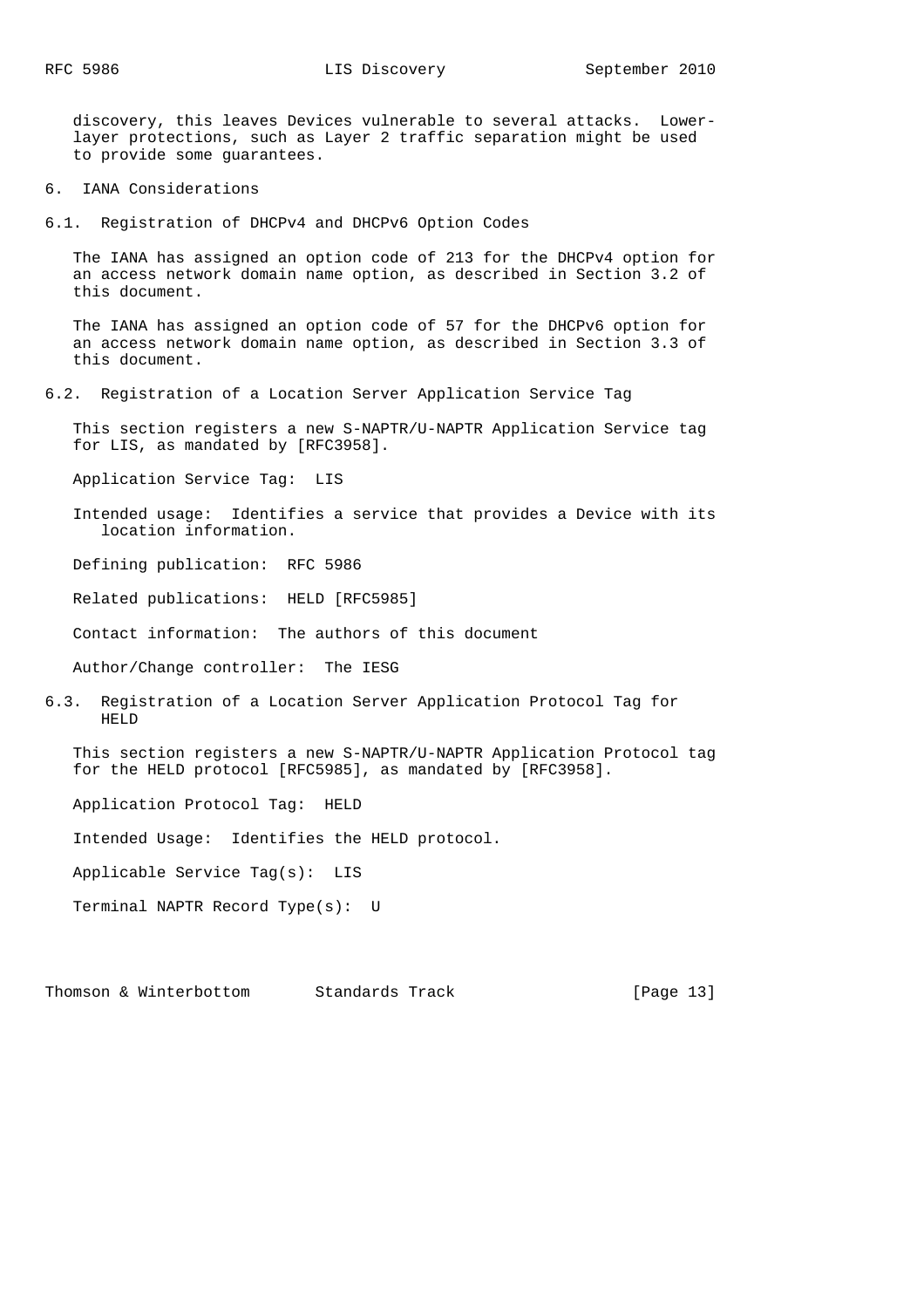Defining Publication: RFC 5986 Related Publications: HELD [RFC5985] Contact Information: The authors of this document Author/Change Controller: The IESG

7. Acknowledgements

 This document uses a mechanism that is largely identical to that in [RFC5222] and [RFC5223]. The authors would like to thank Leslie Daigle for her work on U-NAPTR; Peter Koch for feedback on how not to use DNS for discovery; Andy Newton for constructive suggestions with regards to document direction; Richard Barnes, Joe Salowey, Barbara Stark, and Hannes Tschofenig for input and reviews; and Dean Willis for constructive feedback.

- 8. References
- 8.1. Normative References
- [RFC1035] Mockapetris, P., "Domain names implementation and specification", STD 13, RFC 1035, November 1987.
	- [RFC2119] Bradner, S., "Key words for use in RFCs to Indicate Requirement Levels", BCP 14, RFC 2119, March 1997.
	- [RFC2131] Droms, R., "Dynamic Host Configuration Protocol", RFC 2131, March 1997.
	- [RFC2132] Alexander, S. and R. Droms, "DHCP Options and BOOTP Vendor Extensions", RFC 2132, March 1997.
	- [RFC2616] Fielding, R., Gettys, J., Mogul, J., Frystyk, H., Masinter, L., Leach, P., and T. Berners-Lee, "Hypertext Transfer Protocol -- HTTP/1.1", RFC 2616, June 1999.
	- [RFC2818] Rescorla, E., "HTTP Over TLS", RFC 2818, May 2000.
	- [RFC3315] Droms, R., Bound, J., Volz, B., Lemon, T., Perkins, C., and M. Carney, "Dynamic Host Configuration Protocol for IPv6 (DHCPv6)", RFC 3315, July 2003.
	- [RFC4033] Arends, R., Austein, R., Larson, M., Massey, D., and S. Rose, "DNS Security Introduction and Requirements", RFC 4033, March 2005.

Thomson & Winterbottom Standards Track [Page 14]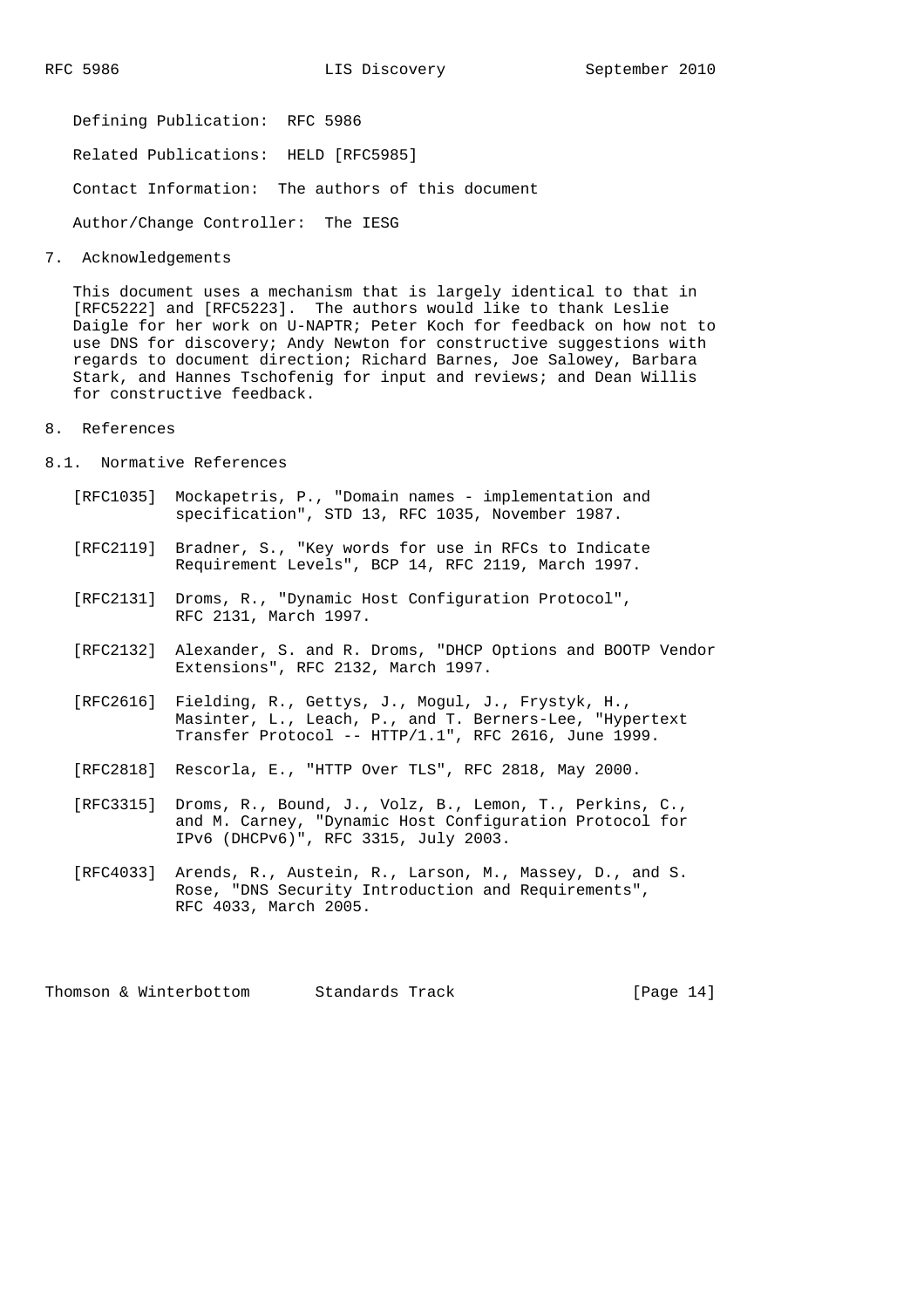- [RFC4702] Stapp, M., Volz, B., and Y. Rekhter, "The Dynamic Host Configuration Protocol (DHCP) Client Fully Qualified Domain Name (FQDN) Option", RFC 4702, October 2006.
- [RFC4704] Volz, B., "The Dynamic Host Configuration Protocol for IPv6 (DHCPv6) Client Fully Qualified Domain Name (FQDN) Option", RFC 4704, October 2006.
- [RFC4848] Daigle, L., "Domain-Based Application Service Location Using URIs and the Dynamic Delegation Discovery Service (DDDS)", RFC 4848, April 2007.
- [RFC5985] Barnes, M., Ed., "HTTP-Enabled Location Delivery (HELD)", RFC 5985, September 2010.
- 8.2. Informative References
	- [RFC3118] Droms, R. and W. Arbaugh, "Authentication for DHCP Messages", RFC 3118, June 2001.
	- [RFC3693] Cuellar, J., Morris, J., Mulligan, D., Peterson, J., and J. Polk, "Geopriv Requirements", RFC 3693, February 2004.
	- [RFC3958] Daigle, L. and A. Newton, "Domain-Based Application Service Location Using SRV RRs and the Dynamic Delegation Discovery Service (DDDS)", RFC 3958, January 2005.
	- [RFC5222] Hardie, T., Newton, A., Schulzrinne, H., and H. Tschofenig, "LoST: A Location-to-Service Translation Protocol", RFC 5222, August 2008.
	- [RFC5223] Schulzrinne, H., Polk, J., and H. Tschofenig, "Discovering Location-to-Service Translation (LoST) Servers Using the Dynamic Host Configuration Protocol (DHCP)", RFC 5223, August 2008.
	- [RFC5687] Tschofenig, H. and H. Schulzrinne, "GEOPRIV Layer 7 Location Configuration Protocol: Problem Statement and Requirements", RFC 5687, March 2010.
	- [RFC5808] Marshall, R., "Requirements for a Location-by-Reference Mechanism", RFC 5808, May 2010.

| Thomson & Winterbottom | Standa |
|------------------------|--------|
|                        |        |

ands Track [Page 15]